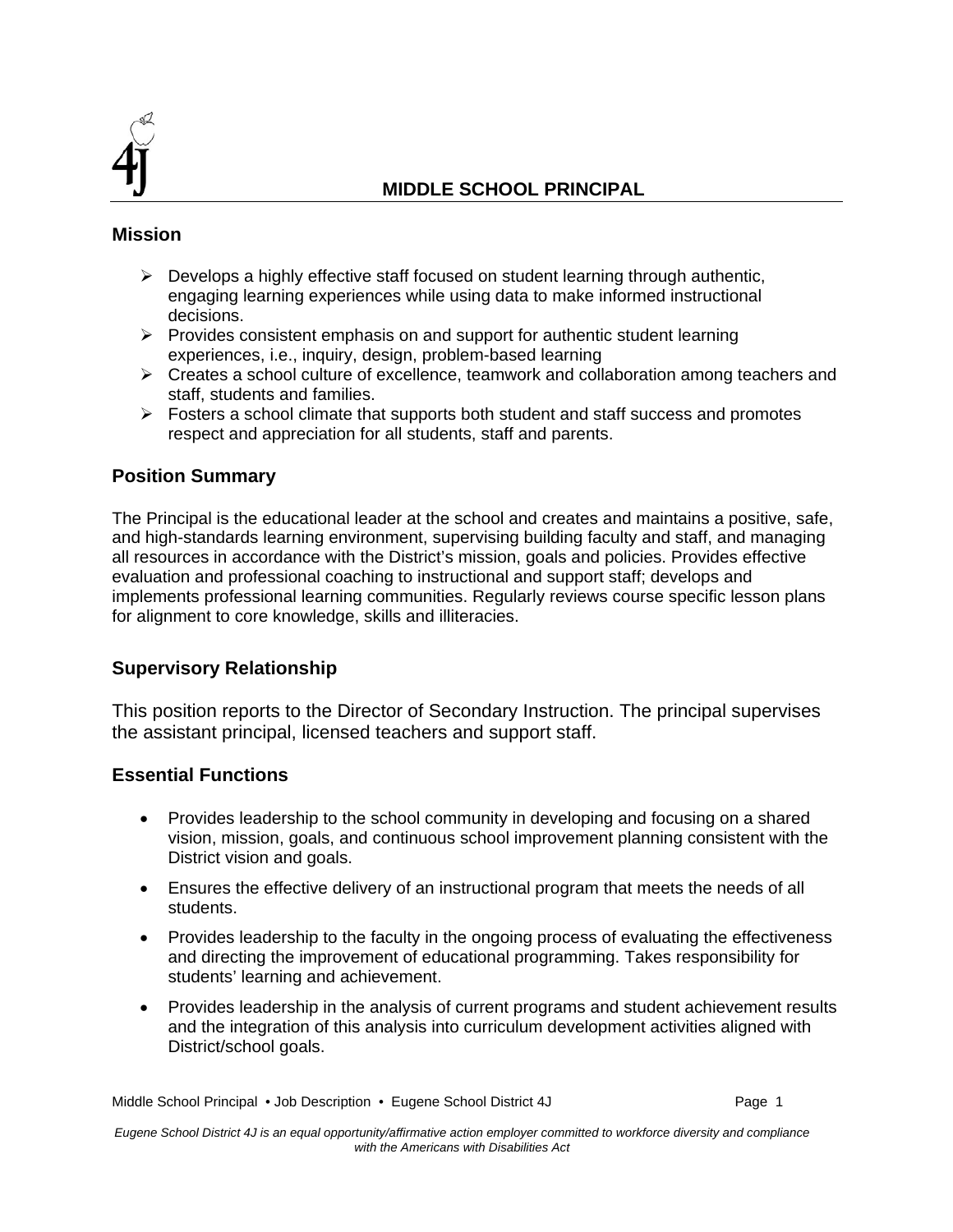- Provides leadership to the creation and maintenance of a positive, safe, and orderly learning environment for all students, faculty, and staff.
- Implements systems, processes and planning functions that are consistent with effective organizational leadership, academic achievement, climate safety, budget efficiency, and employee/student performance.
- Makes principled decisions in a timely manner and appropriately involves others in the process.
- Effectively responds to and resolves issues that arise in and outside the school environment that effect the successful operation of the school and student programming. Models good human relations skills and interacts positively with all facets of the school community.
- Actively participates in a variety of meetings within the school, District, neighborhood, and community in a manner that effectively integrates the school into the fabric of the community.
- Communicates effectively with parents and involves them in aspects of the school.
- Facilitates collaborative partnerships with outside agencies and businesses that promote a positive learning environment for all students.
- Supports and promotes special activities in the building that contribute to a positive and comprehensive school experience for the school community.
- Provides leadership and coordination to all staff development activities in the building, ensuring the alignment of these activities with building-based school improvement areas.
- Supervises and evaluates all faculty and staff assigned to the building and effectively addresses all performance issues in a manner consistent with District policy and practice.
- Interviews and hires all staff assigned to the building.
- Plans, develops, implements, and monitors a school budget consistent with collaboratively identified building goals and improvement initiatives.
- Coordinates building maintenance in cooperation with the Facilities Department.
- Establishes and maintains open and honest lines of communication with key stakeholders.
- Facilitates group processes, including consensus building and conflict resolution.
- Enforce the Student Code of Conduct as necessary.
- Provide consistent emphasis on and support for post-secondary and career exploration and preparation though both formal and informal student events and activities.
- Participates in professional development that aligns with the mission/vision of the District.
- Engage in continuous learning through professional reflection and active collaboration with colleagues.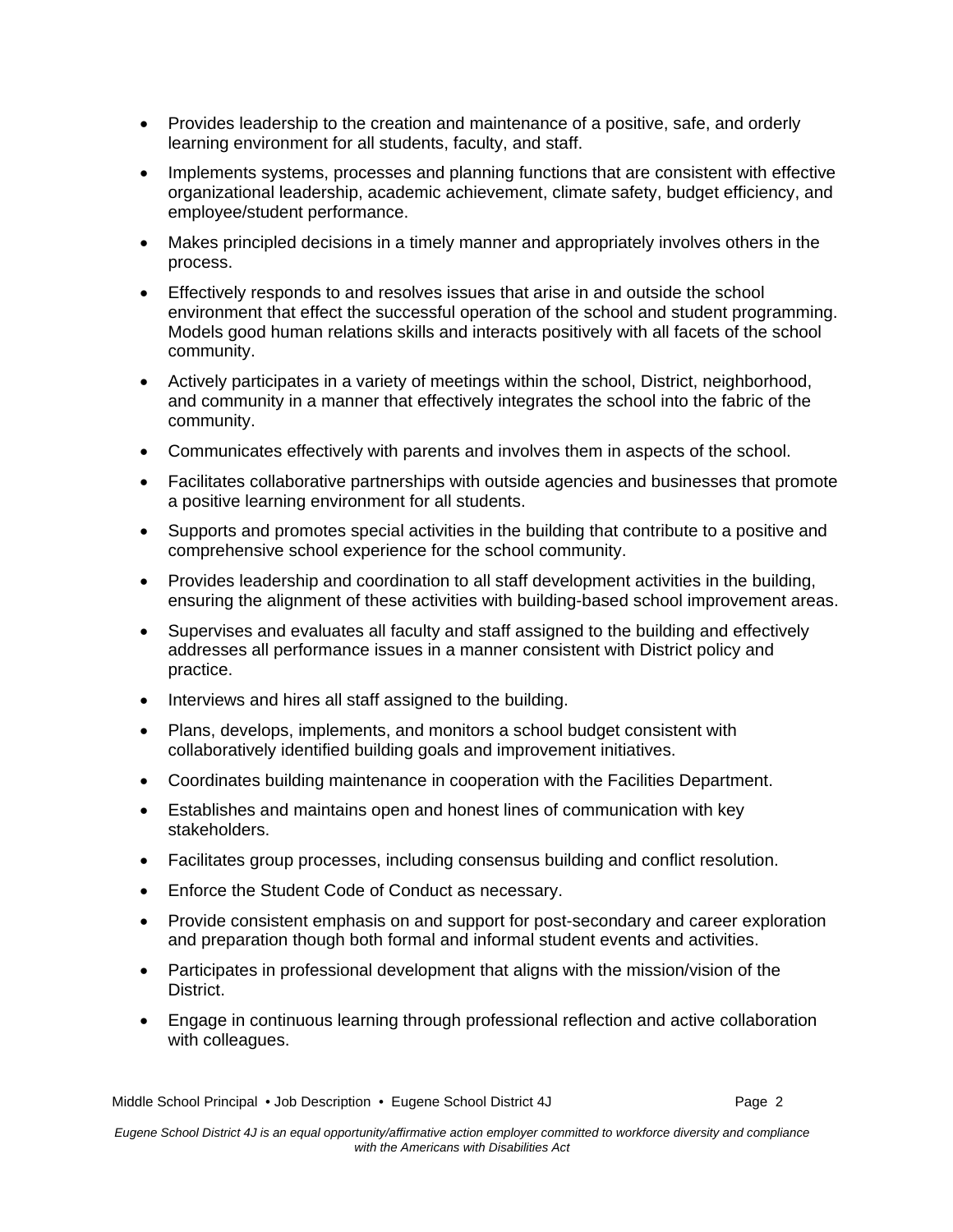- Collaborates in the development of specific strategies for community outreach with multiple stakeholders. Establishes and maintains strong connections with community– based organizations, cultural institutions, local and city-wide businesses.
- Promotes strong relationships with student families and care-givers that engage them in their child's education and school events.

# **Required Knowledge, Skills and Abilities**

- Current knowledge of school improvement planning and characteristics of effective school operations.
- Demonstrated ability to communicate effectively in both written and oral presentations.
- Working knowledge of standards, benchmarks and assessments.
- Demonstrated ability of strategies for the implementation of technology in the delivery of instruction to effectively supervise and evaluate professional staff.
- Demonstrated understanding and ability to facilitate the use of appropriate community resources in meeting the needs of students and families.
- Demonstrated ability to work with diverse ethnic and socioeconomic communities.
- Knowledge of the principles of site-based shared decision-making and demonstrated ability to facilitate a collaborative team atmosphere.
- Current knowledge of theory and practice in special education programming, including inclusion, discipline, IEP development and implementation, and IDEA Re-authorization.
- Demonstrated knowledge in current research in organizational development in the educational setting and characteristics of effective leadership.
- Demonstrated ability to plan, organize, and establish priorities for action in conjunction with others.
- Demonstrated ability to make independent judgments and decisions.
- Demonstrated ability to perform effectively in an atmosphere of multiple and conflicting demands.

# **Minimum Qualifications**

#### *Education*

Master's Degree in Educational Administration or the equivalent. Oregon Administrator License required.

# *Experience*

Two (2) to five (5) years leadership experience in an educational environment.

Middle School Principal • Job Description • Eugene School District 4J Page 3

*Eugene School District 4J is an equal opportunity/affirmative action employer committed to workforce diversity and compliance with the Americans with Disabilities Act*